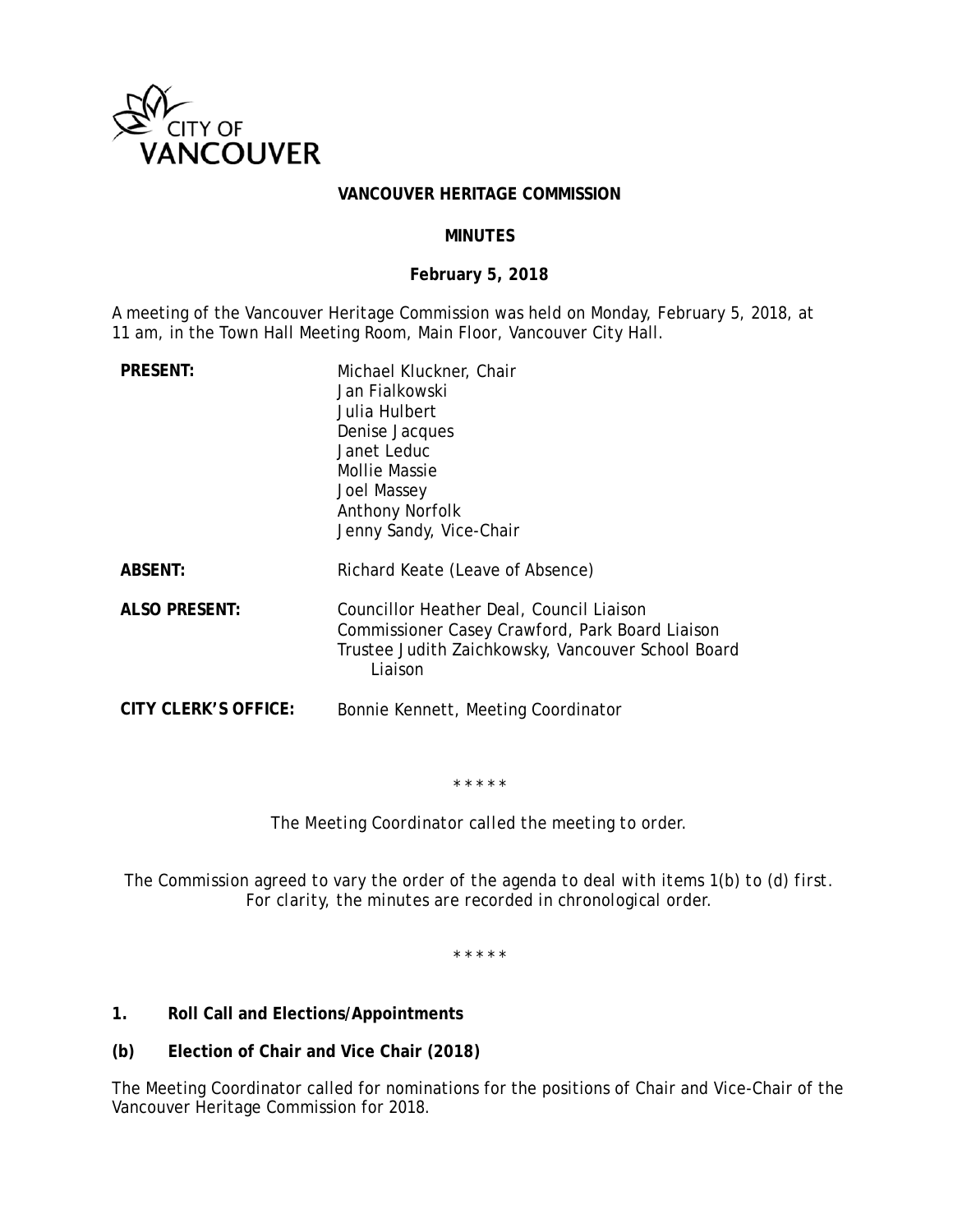MOVED by Commissioner Leduc SECONDED by Commissioner Norfolk

> THAT the Vancouver Heritage Commission appoint Commissioner Kluckner to serve as Commission Chair for 2018.

#### CARRIED UNANIMOUSLY

MOVED by Commissioner Kluckner SECONDED by Commissioner Massie

> THAT the Vancouver Heritage Commission appoint Commissioner Sandy to serve as Commission Vice-Chair for 2018.

CARRIED UNANIMOUSLY

#### **(c) Appointment of Liaisons to the Development Permit Board and First Shaughnessy Advisory Design Panel (2018)**

MOVED by Commissioner Kluckner SECONDED by Commissioner Fialkowski

> THAT the Vancouver Heritage Commission recommends to Council that Commissioner Massie be appointed to the First Shaughnessy Advisory Design Panel as the Vancouver Heritage Commission liaison, term to commence immediately and end December 31, 2018;

FURTHER THAT the Commission recommends to Council that Commissioners Leduc and Sandy be appointed as alternates to attend First Shaughnessy Advisory Design Panel meetings in place of Commissioner Massie, should she be unable to attend, term to commence immediately and end December 31, 2018.

CARRIED UNANIMOUSLY

MOVED by Commissioner Leduc SECONDED by Commissioner Massie

> THAT the Vancouver Heritage Commission recommends to Council that Commissioner Norfolk be appointed to the Development Permit Board Advisory Panel as the Vancouver Heritage Commission liaison, term to commence immediately and end December 31, 2018;

> FURTHER THAT the Commission recommends to Council that Commissioner Leduc be appointed as an alternate to attend Development Permit Board Advisory Panel meetings in place of Commissioner Norfolk, should he be unable to attend, term to commence immediately and end December 31, 2018.

CARRIED UNANIMOUSLY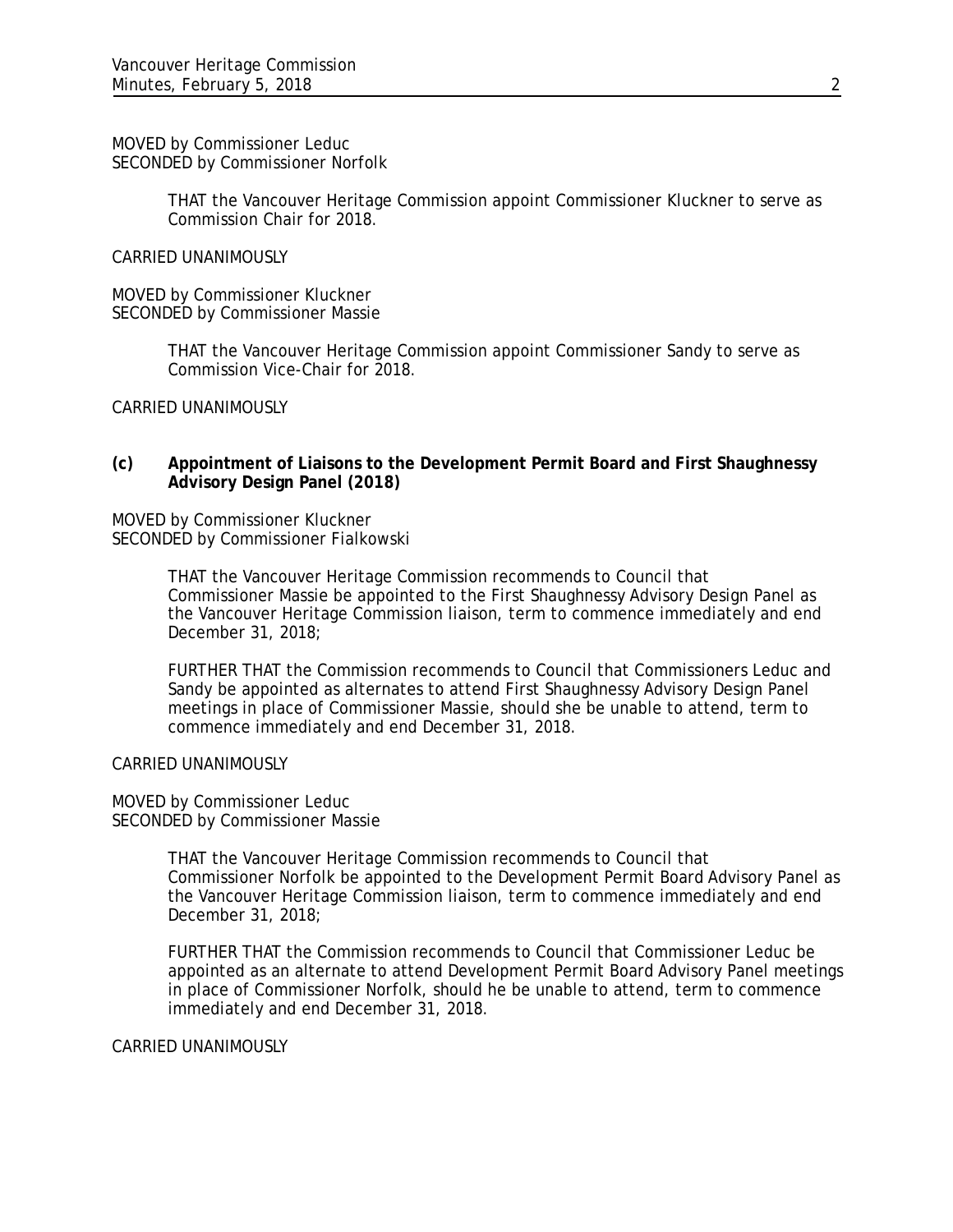MOVED by Commissioner Massie SECONDED by Commissioner Sandy

> THAT the Vancouver Heritage Commission appoint Commissioners Fialkowski and Hulbert to the Heritage Action Plan Advisory Committee as liaisons to the Vancouver Heritage Commission, term to commence immediately and end December 31, 2018;

CARRIED UNANIMOUSLY

\* \* \* \* \*

*At this point in the proceedings, Mr. Kluckner assumed the Chair.* 

*\* \* \* \* \** 

## **(d) Appointments of Statement of Significance and Vancouver Heritage Register Subcommittee Members**

The Chair invited Commissioners to participate on the Statement of Significance and Vancouver Heritage Register Subcommittee. If Commissioners plan on attending a subcommittee meeting, please let the staff contact, Hugh McLean, Heritage Group, know in advance of the meeting to ensure materials are available.

MOVED by Commissioner Kluckner SECONDED by Commissioner Leduc

> THAT the Vancouver Heritage Commission appoint Shelley Bruce, Parks Canada, to the Statement of Significance and Vancouver Heritage Register Subcommittee.

CARRIED UNANIMOUSLY

#### **(a) Introduction of New Commission Members**

The Chair introduced new Commission members.

#### **(e) Leave of Absence Requests**

MOVED by Commissioner Norfolk SECONDED by Commissioner Massie

> THAT the Vancouver Heritage Commission approve a leave of absence for Commissioner Keate for today's meeting.

FURTHER THAT the Vancouver Heritage Commission approve leaves of absence for Commissioners Hulbert, Keate, Massey, and Sandy for the February 26, 2018, meeting.

CARRIED UNANIMOUSLY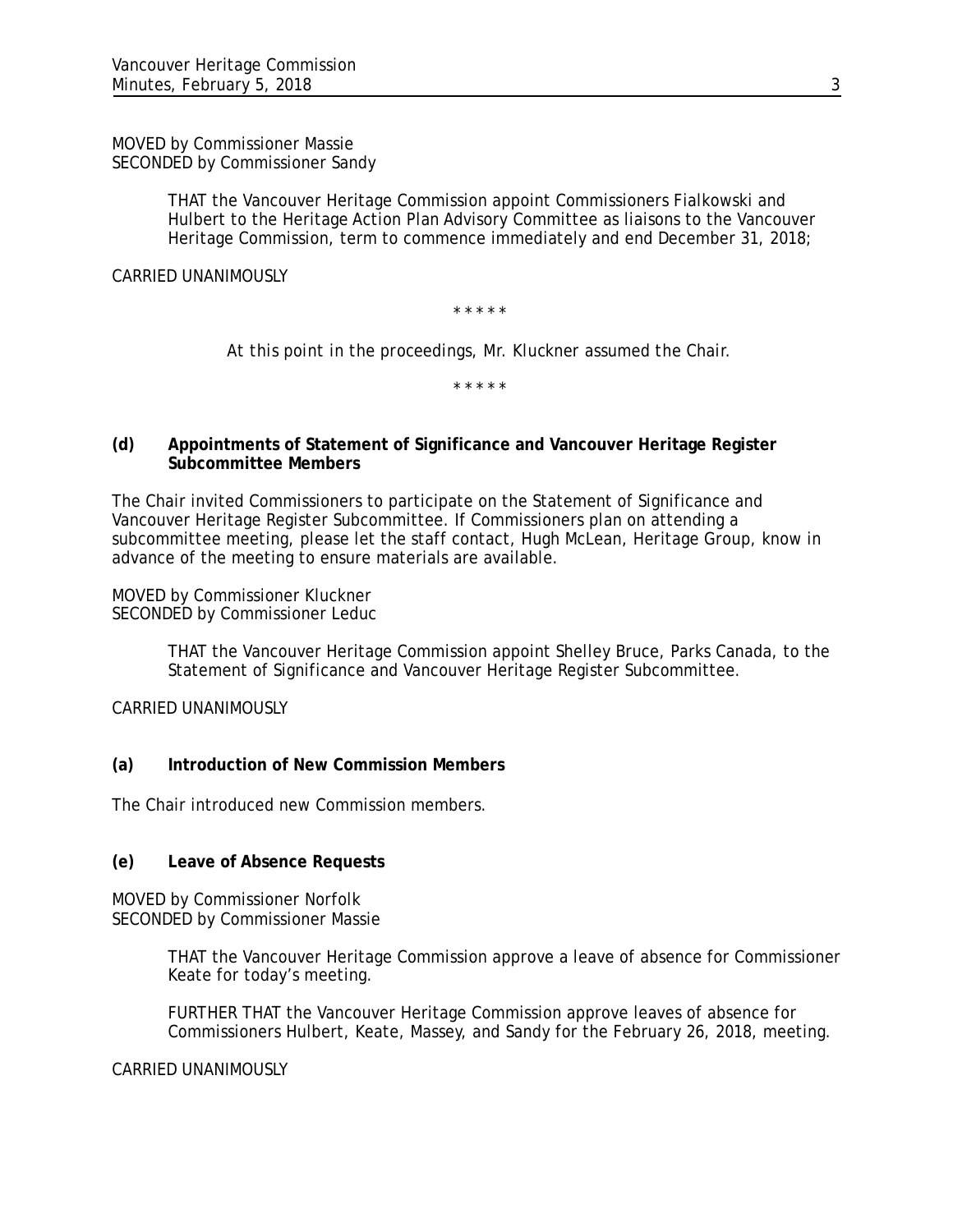## **(f) Approval of Minutes**

MOVED by Commissioner Jacques SECONDED by Commissioner Leduc

> THAT the Vancouver Heritage Commission approve the Minutes from the meeting of January 15, 2018, as circulated.

CARRIED UNANIMOUSLY

## **2. Business Arising from the Minutes**

MOVED by Commissioner Fialkowski SECONDED by Commissioner Sandy

> THAT the Vancouver Heritage Commission would like to thank and acknowledge the extensive service and stewardship Richard Keate has provided to the Vancouver Heritage Commission over the years.

CARRIED UNANIMOUSLY

MOVED by Commissioner Massie SECONDED by Commissioner Hulbert

> THAT the Vancouver Heritage Commission would like to thank Lori Kozub Hodgkinson for her service on the Vancouver Heritage Commission.

CARRIED UNANIMOUSLY

- **3. Conservation Review**
- **(a) 35-43 West 6th Avenue Coulter House VHR: 'C' (proposed) and Heritage Designation DP-2017-00940**

Issues:

 Conservation measures and compatibility of the new building, particularly the connection to the heritage house.

Applicant: Conwest Group

The applicant team provided a presentation and along with staff, responded to questions.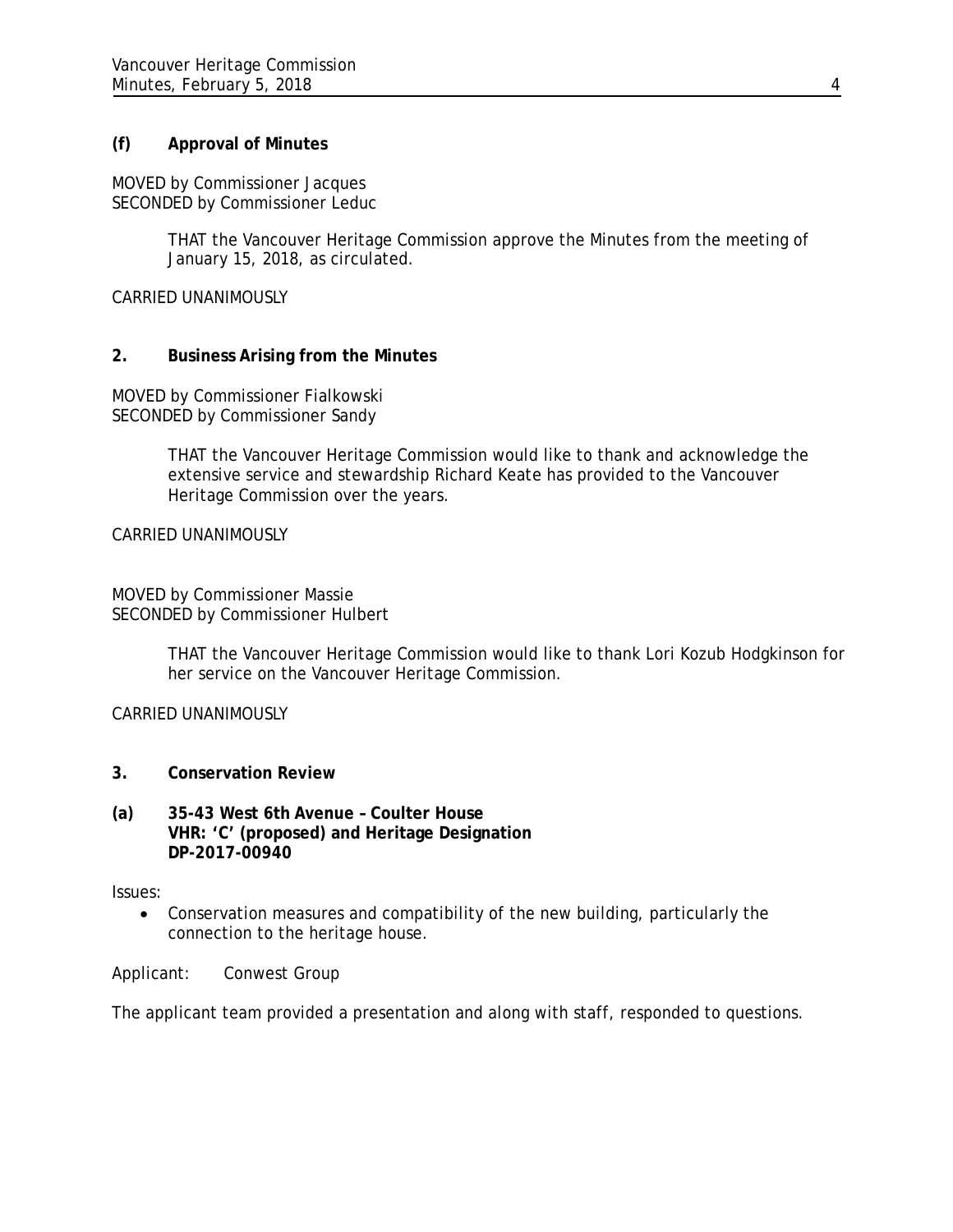### MOVED by Commissioner Sandy SECONDED by Commissioner Hulbert

THAT the Vancouver Heritage Commission supports the application to relocate and restore the Coulter House at 35-43 West 6th Avenue, including its repurposing as the entryway for a restaurant, as presented at its meeting on February 5, 2018. However the Commission has not been provided with enough information to make a completely informed decision on the level of heritage conservation because issues of insulation and seismic have not been addressed in the proposed vision for the interior space of the house, including the proposed new front door, or accessible access to the restaurant, and restaurant signage.

THAT the Commission wishes to note the following:

- The separation of house from new building is satisfactory;
- The design of new building is supportable;
- The integration of house with new building is satisfactory;
- The restoration of the house's foundation style, steps and porch floor is a required item for the commissions support;
- There is a need for a proper landscape plan to soften the "yard" of the house;
- A condition should be placed on the heritage designation that the house's interior remain accessible to the public;
- The Commission needs to see a plan for accessible access to the restaurant and for signage; and
- The Commission would like to see a justification for the monochrome colour scheme which has been presented as part of the restaurant's business plan.

FURTHER THAT the Commission would like an opportunity to have a second review of the project due to the issues identified above.

# CARRIED

(Commissioner Jacques opposed)

# **4. Statement of Significance and Vancouver Heritage Register Subcommittee**

Staff will review the report from the Statement of Significance and Vancouver Heritage Register Subcommittee meeting held on December 18, 2017, at the next scheduled Vancouver Heritage Commission meeting to be held on February 26, 2018.

# **5. New Business**

None.